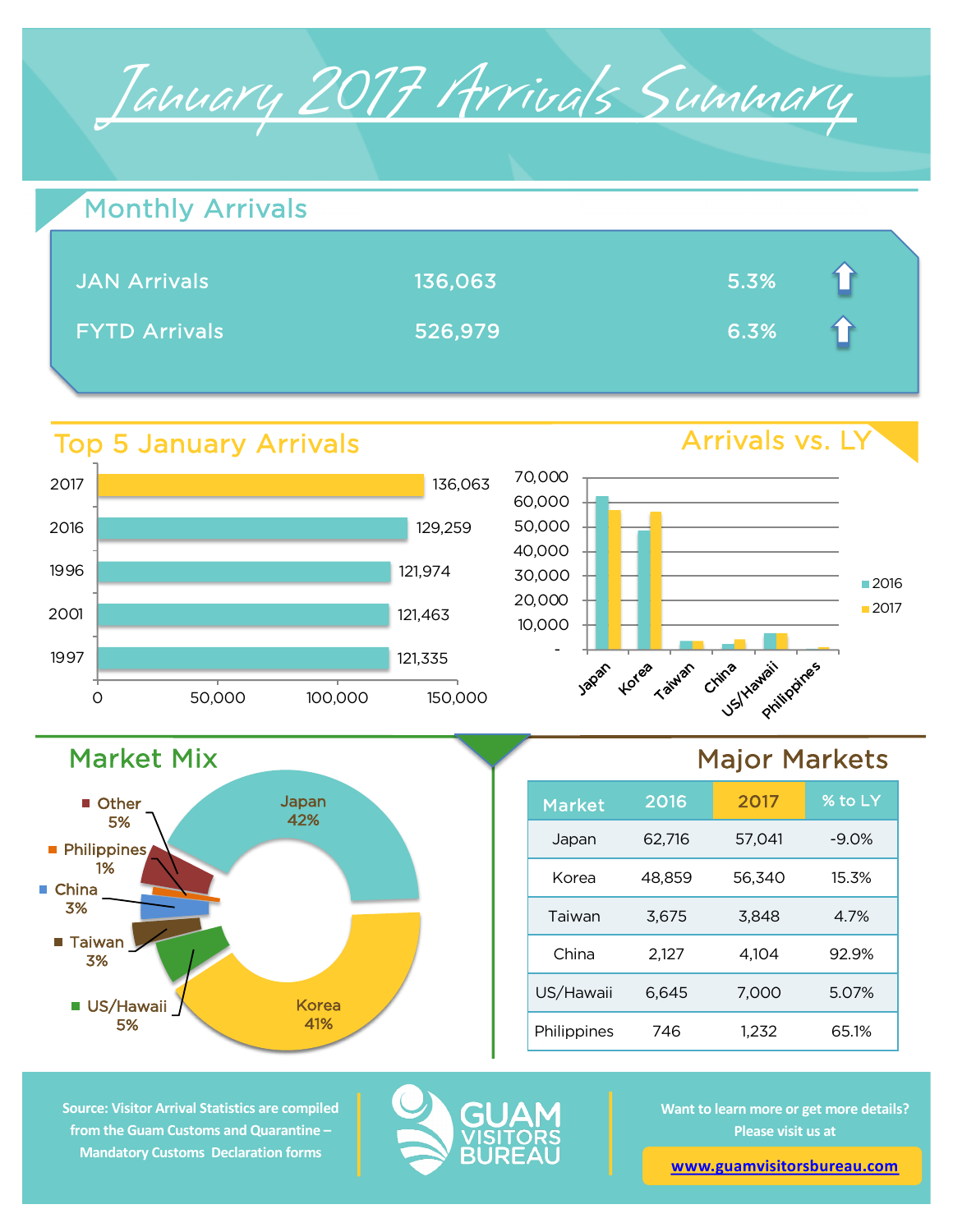## **Visitor Arrival Summary January 2017**



|                                        | <b>Jan-16</b> | Jan-17  | % from LY |
|----------------------------------------|---------------|---------|-----------|
| Civilian Air Arrivals <sup>a</sup>     | 127,069       | 133,836 | 5.3%      |
| Civilian Sea Arrivals <sup>a</sup>     | 252           | 687     | 172.6%    |
| Armed Forces Air Arrivals <sup>a</sup> | 1.849         | 1.532   | $-17.1%$  |
| Armed Forces Sea Arrivals <sup>a</sup> | 89            |         | $-91.0%$  |
| <b>TOTAL VISITOR ARRIVALS</b>          | 129,259       | 136.063 | 5.3%      |

| <b>ORIGIN OF AIR ARRIVALS (Civilian &amp; Armed Forces)</b> | <b>Jan-16</b>  | <b>Jan-17</b>    | % from LY         |
|-------------------------------------------------------------|----------------|------------------|-------------------|
| <b>JAPAN</b>                                                | 62,716         | 57,041           | $-9.0%$           |
| Kanto (Tokyo)                                               | 28,795         | 28,466           | $-1.1%$           |
| Chubu (Nagoya)                                              | 7,825          | 6,597            | $-15.7%$          |
| Kinki (Osaka)                                               | 14,975         | 10,890           | $-27.3%$          |
| Koshinetsu                                                  | 1.584          | 1,569            | $-0.9%$           |
| Hokuriku                                                    | 716            | 731              | 2.1%              |
| Tohoku                                                      | 2.182          | 1.942            | $-11.0%$          |
| Kyushu                                                      | 2.283          | 2.038            | $-10.7%$          |
| Chugoku                                                     | 1,363          | 1,433            | 5.1%              |
| Hokkaido                                                    | 1,717          | 2,185            | 27.3%             |
| Shikoku                                                     | 646            | 662              | 2.5%              |
| Okinawa/Miya                                                | 367            | 348              | $-5.2%$           |
| Other                                                       | 263            | 180              | $-31.6%$          |
| <b>KOREA</b>                                                | 48,859         | 56,340           | 15.3%             |
| Seoul                                                       | 18,011         | 18,918           | 5.0%              |
| Incheon                                                     | 2.960          | 3.043            | 2.8%              |
| Chungbuk                                                    | 999            | 1.183            | 18.4%             |
| Chungnam                                                    | 2.242          | 2,251            | 0.4%              |
| Gangwon                                                     | 913            | 1.026            | 12.4%             |
| Jeonbuk                                                     | 925            | 1.002            | 8.3%              |
| Gyeonbuk                                                    | 2.306          | 3,174            | 37.6%             |
| Gyeonggi                                                    | 10,670         | 10,948           | 2.6%              |
| Jeonnam                                                     | 1,419          | 1,772            | 24.9%             |
| Gyeongnam                                                   | 6,070          | 9,840            | 62.1%             |
| Other                                                       | 2,344          | 3,183            | 35.8%             |
| <b>TAIWAN</b>                                               | 3,675          | 3,848            | 4.7%              |
| Taipei                                                      | 2.047          | 2.317            | 13.2%             |
| Kaohsiung                                                   | 220            | 238              | 8.2%              |
| Taichung                                                    | 652            | 637              | $-2.3%$           |
| Taoyuan, Miaoli, Hsinehu                                    | 517            | 375              | $-27.5%$          |
| Other                                                       | 239            | 281              | 17.6%             |
| CHINA                                                       | 2,127          | 4,104            | 92.9%             |
| Beijing                                                     | 408            | 907              | 122.3%            |
| Shanghai                                                    | 696            | 1,269            | 82.3%             |
| Guangzhou                                                   | 243            | 387              | 59.3%             |
| Other                                                       | 780            | 1.541            | 97.6%             |
| <b>U.S. MAINLAND</b>                                        | 5,397          | 5,802            | 7.5%              |
| <b>HAWAII</b>                                               | 1.248          | 1.198            | -4.0%             |
| <b>CNMI</b><br><b>PALAU</b>                                 | 1,213<br>263   | 1.363<br>218     | 12.4%<br>$-17.1%$ |
| <b>FSM</b>                                                  | 663            | 743              | 12.1%             |
| <b>RMI</b>                                                  | 69             | 62               | $-10.1%$          |
| <b>PHILIPPINES</b>                                          | 746            | 1,232            | 65.1%             |
| <b>AUSTRALIA</b>                                            | 296            | 141              | $-52.4%$          |
| CANADA                                                      | 67             | 106              | 58.2%             |
| <b>EUROPE</b>                                               | 158            | $\overline{212}$ | 34.2%             |
| <b>HONG KONG</b>                                            | 529            | 2,033            | 284.3%            |
| THAILAND                                                    | 43             | 29               | $-32.6%$          |
| <b>VIETNAM</b>                                              | 33             | 22               | $-33.3%$          |
| <b>RUSSIA</b>                                               | 442            | 416              | $-5.9%$           |
| OTHER/UNKNOWN                                               | 374            | 458              | 22.5%             |
| <b>VISITOR INDUSTRY STATISTICS</b>                          |                |                  |                   |
| <b>Hotel Occupancy Taxes<sup>c</sup></b>                    | \$3,916,051.10 | \$4,465,534.06   | 14.0%             |
| Weighted Hotel Occupancy Rate <sup>d</sup>                  | 79.6%          | 87.2%            | 9.5%              |
| Weighted Hotel Room Rate <sup>d</sup>                       | \$214.01       | \$231.60         | 8.2%              |